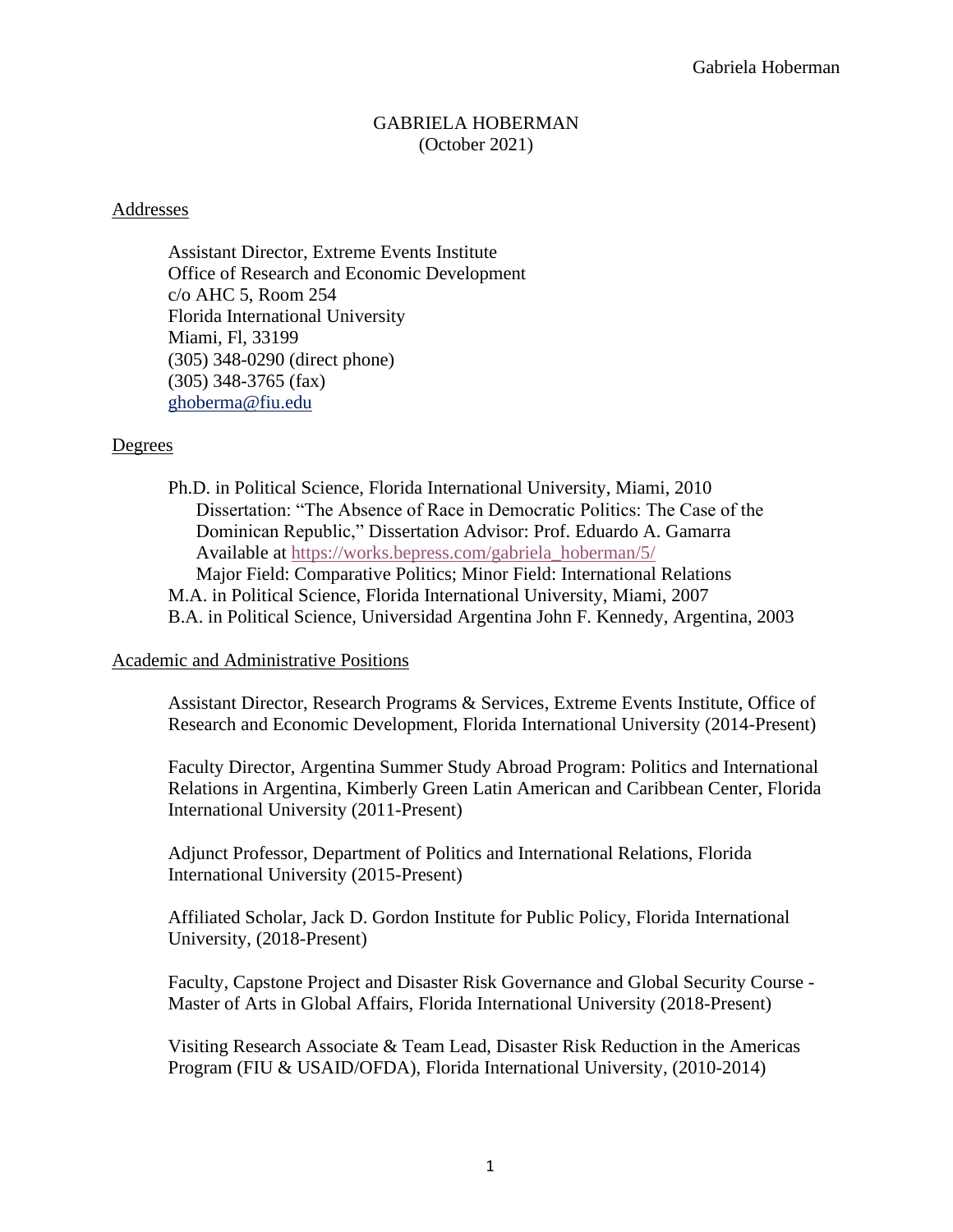Teaching & Research Assistant, Department of Politics and International Relations, Florida International University, (2005-2010)

Research Analyst, Economic Affairs Department – Mexican Consulate in Argentina, Bancomext (Mexican Development Bank), Argentina, (2000-2001)

### Awards, Grants and Scholarships

Florida International University, Pilot Program for First Time Online and Hybrid Teaching, Spring 2016

Florida International University, Latin American and Caribbean Center (LACC), Award for Development of New Course in Spanish (3 credits), Title VI, 2014

Quick Response Grant 2010 – Natural Hazards Center (University of Colorado, Boulder): Principal Investigator (PI), "Media and the "Politics of Disaster" in the U.S., Latin America, and the Caribbean."

Florida International University, Department of Political Science: Competitive Tuition Waiver & Doctoral Teaching Assistantship (2005-2010)

### Courses Taught as Instructor of Record

INR 3243 International Relations of Latin America (3 credits) INR 5935 International Relations of Latin America (3 credits) CPO 6771 Politics of Disaster (3 credits, Online) CPO 5745 Political Economy of Disaster Risk Reduction (3 credits) CPO 4725 Comparative Genocide (3 credits) ISS 6990 Disaster Risk Governance and Global Security (3 credits) ISS 6926: Capstone Project - Master of Arts in Global Affairs

## Courses Taught as Second Instructor

CPO 4725 Comparative Genocide (SI) (3 credits)

## Non-Credit/Certificate Courses Taught

Political Economy of Disaster Risk Reduction Livelihoods and Disaster Risk Reduction Governance and Disaster Risk Reduction

### Teaching Interests

Disaster Risk Governance, Public Policy and Accountability in DRR Comparative Politics – Genocide Studies Latin American Politics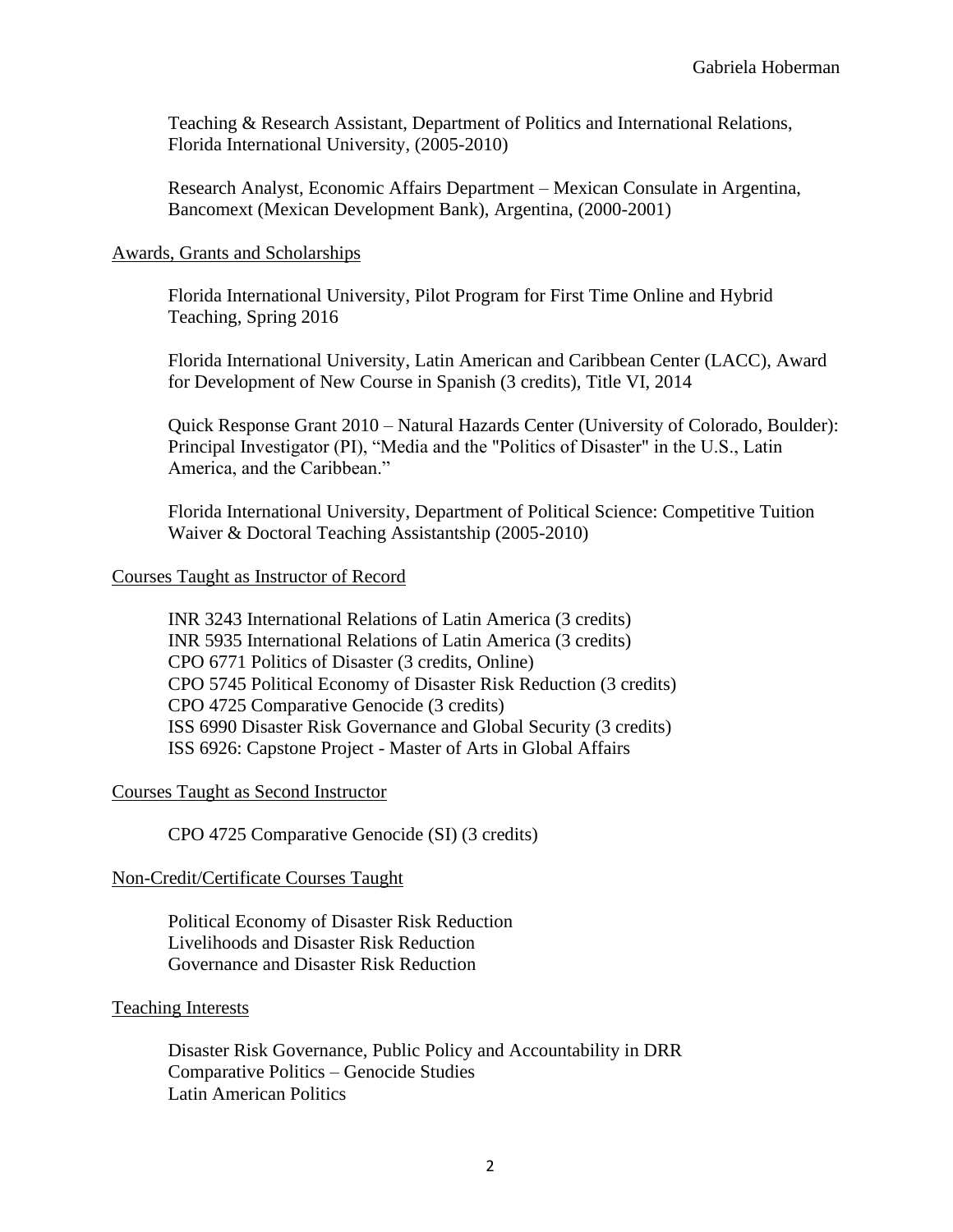# Research Interests

Governance Structures and Public Policy Genocide Studies Urban Informality and Disaster Risk Latin American Politics

# Publications

[Sarmiento, J.P.,](https://www.emerald.com/insight/search?q=Juan%20Pablo%20Sarmiento) [Sarmiento, C.,](https://www.emerald.com/insight/search?q=Catalina%20Sarmiento) **[Hoberman, G.](https://www.emerald.com/insight/search?q=Gabriela%20Hoberman)** and [Chabba, M.](https://www.emerald.com/insight/search?q=Meenakshi%20Chabba) (2021), "Graduate certificate in local development planning, land use management and disaster risk management: a knowledge, attitude and practice (KAP) evaluation", *[Disaster Prevention](https://www.emerald.com/insight/publication/issn/0965-3562)  [and Management](https://www.emerald.com/insight/publication/issn/0965-3562)*, Vol. ahead-of-print No. ahead-of-print, ISSN: 0965-3562. Available at: <https://doi.org/10.1108/DPM-02-2021-0034>

Sandoval, V.; Gonzalez-Muzzio, C.; Villalobos, C.; Sarmiento, J.P.; **Hoberman, G.** (2020). "Assessing Disaster Capitalism in Post-Disaster Processes in Chile: Neoliberal Reforms and the Role of the Corporate Class," *Disaster Prevention and Management*, ISSN: 0965-3562. Available at [https://www.emerald.com/insight/content/doi/10.1108/DPM-01-2020-](https://www.emerald.com/insight/content/doi/10.1108/DPM-01-2020-0005/full/html?skipTracking=true) [0005/full/html?skipTracking=true](https://www.emerald.com/insight/content/doi/10.1108/DPM-01-2020-0005/full/html?skipTracking=true)

Sarmiento, J.P.; Castro Correa, C.P.; Sandoval, V.; **Hoberman, G.** (2020). "Cohesión social como base del mejoramiento de la gobernanza en asentamientos informales," *Investigaciones Geográficas*, 59, 59-69. Available at <https://investigacionesgeograficas.uchile.cl/index.php/IG/article/view/56953/61845>

**Hoberman, G**. and Sarmiento, J.P. (2020). "Population Movements and Climate Change," *Hemisphere, A Magazine of the Americas* -Migrations: The Hardships of Hope, Volume 29, Summer 2020, Kimberly Green Latin American and Caribbean Center, Florida International University, ISSN 08983038. Available at [https://lacc.fiu.edu/hemisphere/20261\\_sipa\\_lacc\\_hemisphere\\_mag-s\\_2020.pdf](https://lacc.fiu.edu/hemisphere/20261_sipa_lacc_hemisphere_mag-s_2020.pdf)

Sarmiento, J.P.; Sarmiento, C.; **Hoberman, G.;** Chabba, M.; Sandoval, V. (2019). "Small and Medium Enterprises in the Americas, Effect of Disaster Experience on Readiness Capabilities," *AD-minister* N°. 35 Julio-Diciembre, 2019, pp. 117-136, ISSN 1692-0279. Available at http://publicaciones.eafit.edu.co/index.php/administer/article/view/5596

Levitt, B.; Gawronski, V.; **Hoberman, G.**; Olson, R.; Sandoval, V. (2019). "Public Perceptions of Code Enforcement and Safer Buildings in Latin America and the Caribbean," Natural Hazards Review, Volume 20, Issue 4, November 2019. Available at https://ascelibrary.org/doi/10.1061/%28ASCE%29NH.1527-6996.0000333

Sandoval, V.; **Hoberman, G**.; Jerath, M. (2019). Urban Informality: Global and Regional Trends, DRR Faculty Publications. 16. https://digitalcommons.fiu.edu/drr\_fac/16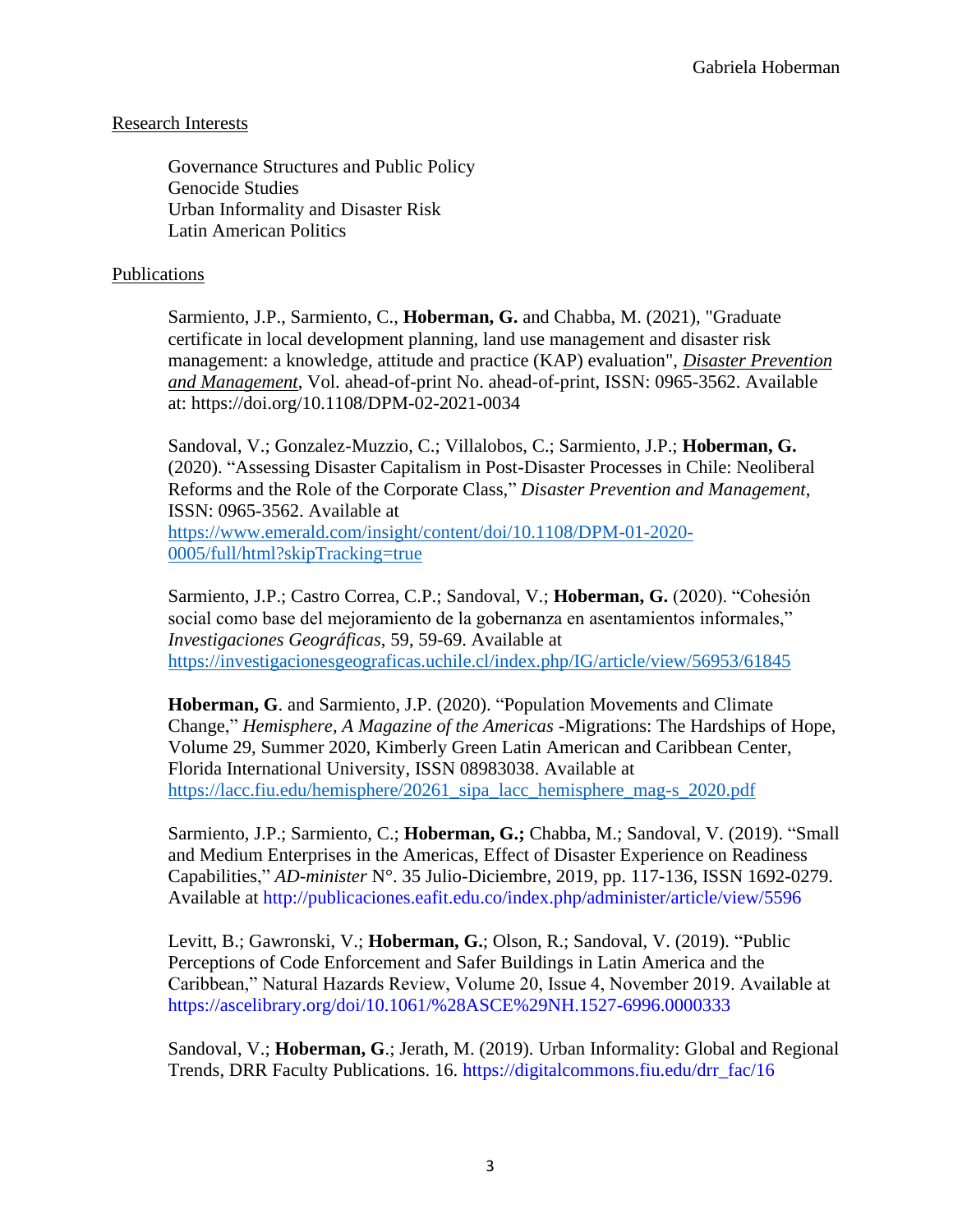Sarmiento, J.P.; Sandoval, V.; Jerath, M.; **Hoberman, G**.; Arrieta, A.; Chen, W.; Lidth de Jeude M.; Schütte, O.; Mazariegos, E.; Palacios, E.; Cardona, O.D.; Bernal, G.; Ruiz, P.; Rosales, E.; Polak, S. (2018). Performance Evaluation in LAC Urban DRR Programming: The Neighborhood Approach. United States Agency for International Development (USAID). ISBN: 978-0-9988489-2-1. Available at: https://dec.usaid.gov\_EN» or ResearchGate»

Sarmiento, J.P.; Sandoval, V.; Jerath, M.; **Hoberman, G.**; Arrieta, A.; Chen, W.; Lidth de Jeude, M.; Schütte, O.; Mazariegos, E.; Palacios, E.; Cardona, O.D.; Bernal, G.; Ruiz, P.; Rosales, E.; Polak, S. (2018). Evaluación de Desempeño del Programa de RRD Urbano en Latinoamérica y el Caribe: El Enfoque de Barrio. United States Agency for International Development (USAID). ISBN: 978-0- 9988489-3-8. Available at: https://dec.usaid.gov ES» or ResearchGate»

Paz Castro, C.; Sarmiento, J.P.; Edwards, R.; **Hoberman, G.**; Wyndham, K. (2017) "Disaster Risk Perception in Urban Contexts and for People with Disabilities: Case Study on the City of Iquique (Chile)," Natural Hazards 86:411–436, Springer, DOI 10.1007/s11069-016-2698-x

Sarmiento, J.P.; **Hoberman, G.**; Jerath, M.; Ferreira Jordao, G. (2016). "Disaster Risk Management and Business Education: The Case of Small and Medium Enterprises," ADminister, [S.l.], n. 28, p. 73-90, ISSN 2256-4322. Available at: http://publicaciones.eafit.edu.co/index.php/administer/article/view/3563/2888, doi:http://dx.doi.org/10.17230/ad-minister.28.4.

Sarmiento, J.P.; **Hoberman, G.**; Ilcheva, M.; Asgari, A.; Majano, A.M.; Poggione, S.; Duran, L.R. (2014). "Private Sector and Disaster Risk Reduction: The Cases of Bogota, Miami, Kingston, San Jose, Santiago, and Vancouver," International Journal of Disaster Risk Reduction, doi:10.1016/j.ijdrr.2014.09.008

Poggione, S.; Gawronski, V.T; **Hoberman, G.**; Olson, R.S. (2012). "Public Response to Disaster Response: Applying the "5C+A" Framework to El Salvador 2001 and Peru 2007," International Studies Perspectives 13: 195–210.

Olson, R.S; Sarmiento, J.P; **Hoberman, G.** (2011). Establishing Public Accountability, Speaking Truth to Power, and Inducing Political Will for Disaster Risk Reduction: 'Ocho Rios' + 25," Environmental Hazards, Human and Policy Dimensions 10/1: 59-68.

**Hoberman, G.**; Sarmiento, J.P. (2011). "Disaster Risk Management Disparity in the Caribbean: Evidence from Barbados, Dominican Republic, Jamaica and Trinidad and Tobago," Western Hemisphere Security Analysis Center - Applied Research Center, Florida International University.

Olson, R.S.; Sarmiento, J.P.; **Hoberman, G**. Disaster Risk Reduction, Public Accountability, and the Role of the Media: Concepts, Cases and Conclusions. Background Paper for UNISDR (2011) Global Assessment Report on Disaster Risk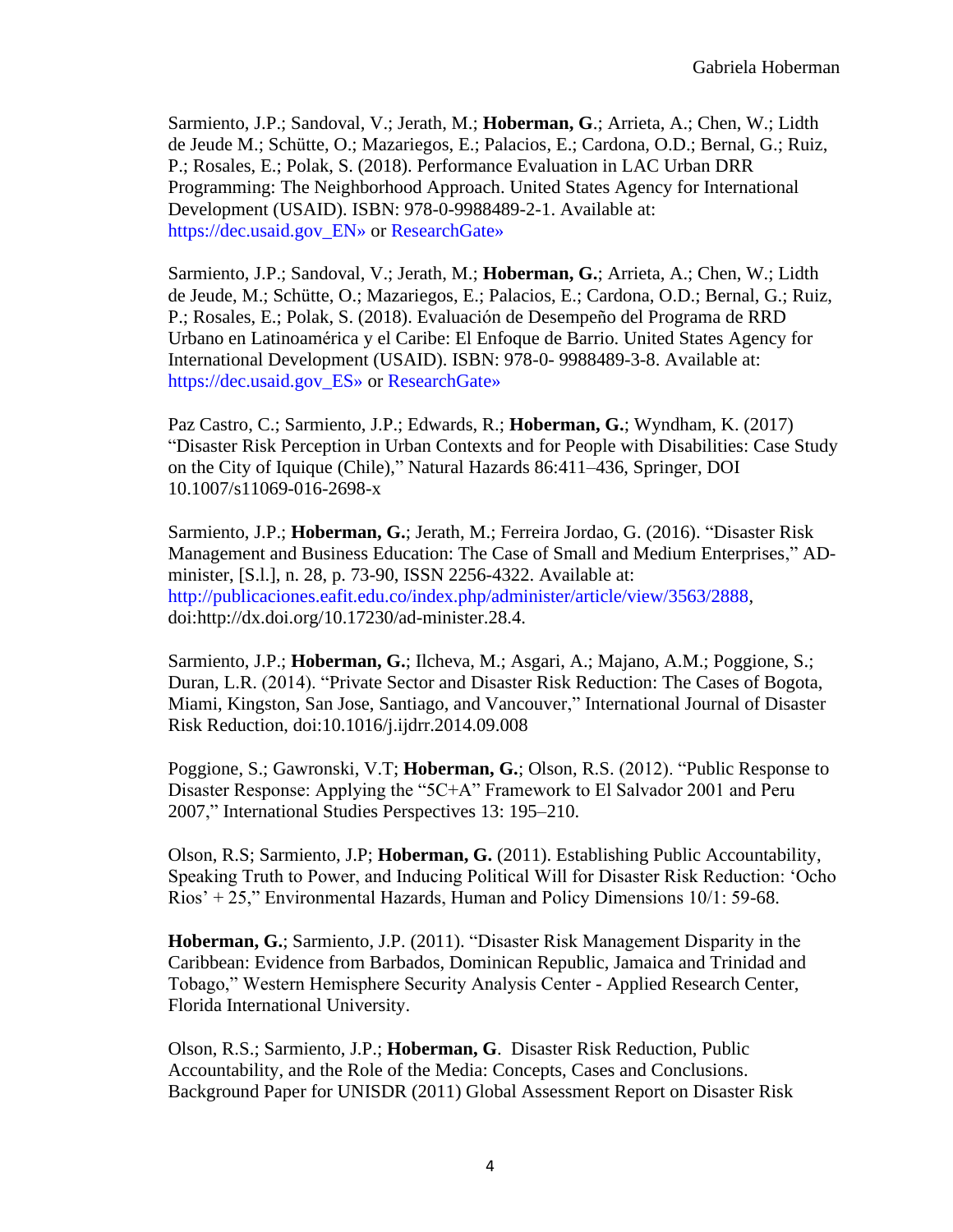Reduction, Geneva, Switzerland: United Nations International Strategy for Disaster Reduction.

**Hoberman, G.**; Principal Investigator, "Media and the 'Politics of Disaster' in the U.S., Latin America, and the Caribbean," Quick Response Research Program, Post-Disaster Studies sponsored by the Natural Hazards Center (Grant, 2010).

**Hoberman, G.** (2010). Race and National Security Policy in the Dominican Republic, prepared for the Dominican Republic Strategic Culture Workshop, Applied Research Center (ARC).

**Hoberman, G.** (2008). Revisiting the Politics of Indigenous Representation in Bolivia and Ecuador, Review of Jose Antonio Lucero's Struggles of Voice: The Politics of Indigenous Representation in the Andes, A Contracorriente, A Journal on Social History and Literature in Latin America.

**Hoberman, G.** (2008). Los Procesos de Cambio y los Movimientos Sociales, Review of Crabtree J. and Whitehead L. Unresolved Tensions, Bolivia Past and Present (2008), Volume 2, Latin American Journal of Comparative Politics, published by the Latin American Center of Political Studies, CELAEP.

### Selected Papers/Presentations

"Governance and Public Policy Trends in Disaster Risk Management in Central America," Extreme Events in Central America: Reducing Risk, Enhancing Resilience, Kimberly Green Latin American and Caribbean Center, Online Conference, February 25, 2021.

"Governance Trends in Disaster Risk Management," Global Trends & Policy Innovation Executive Certificate, Jack D. Gordon Institute for Public Policy July 23, 2021.

"Disaster Relief and Response," Executive Certificate on Global Security and Public Policy, Jack D. Gordon Institute for Public Policy and the Kimberly Green Latin American and Caribbean Center, Florida International University, November 4, 2020.

"Disaster Relief and Response–Climate Change,"2018 Summer Institute on National Security Studies, June 12, 2019.

"Comparative Study of Democracy and Governance," Panel Discussion, Kimberly Green Latin American and Caribbean Center and Vanderbilt University, Florida International University, September 26, 2017.

"Disaster Relief and Response," Executive Certificate on Global Security and Public Policy, Jack D. Gordon Institute for Public Policy and the Kimberly Green Latin American and Caribbean Center, Florida International University, November 15, 2017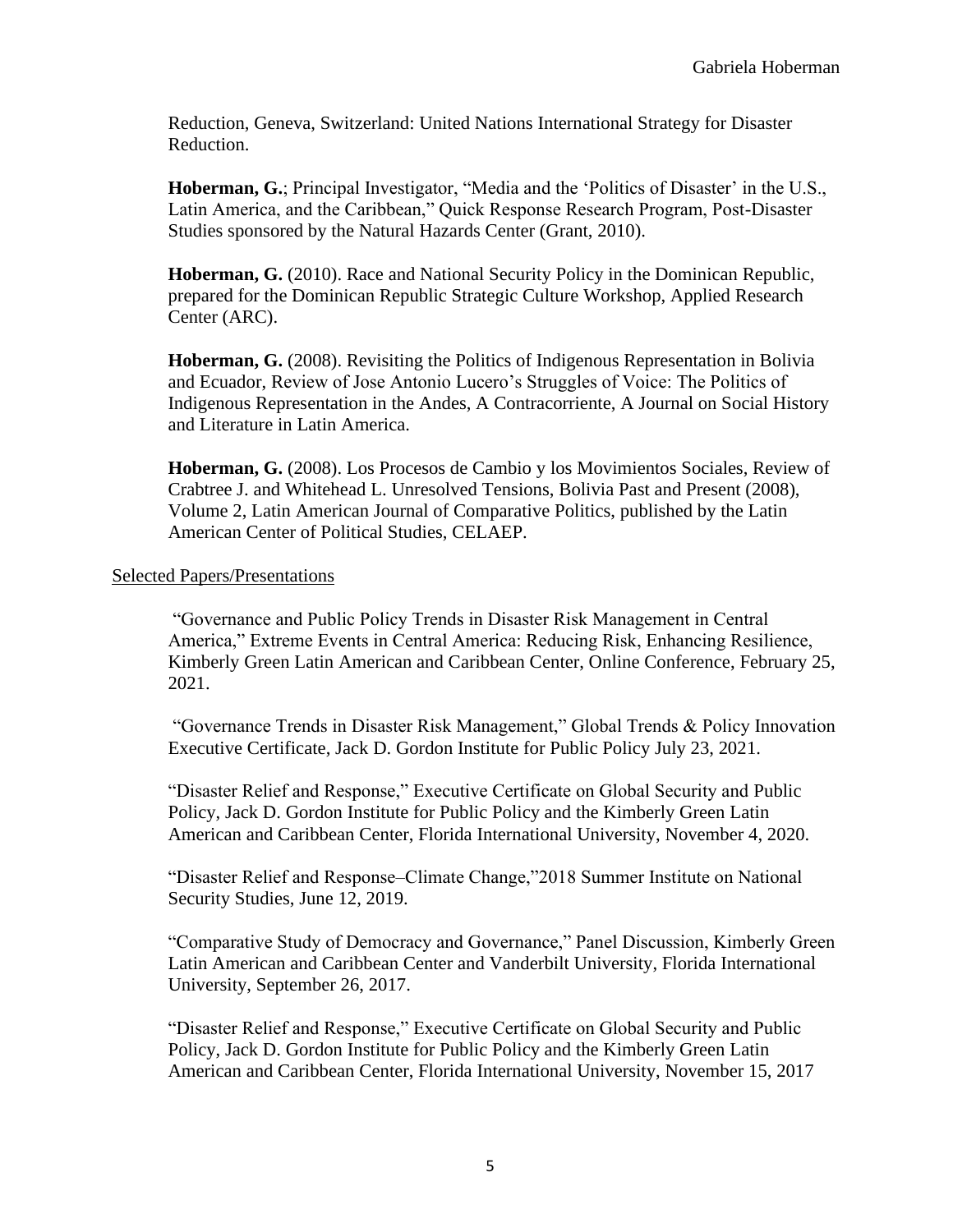(With Juan P. Sarmiento), "Resiliencia Urbana ante el Riesgo de Desastres y Población con Discapacidades: El Caso de la Ciudad de Iquique (Chile)," XXXIV International Congress of the Latin American Studies Association, New York Hilton Midtown, New York, May 27-30, 2016.

"The Logic of Investment in Disaster Risk Reduction," to the 40th Annual Natural Hazards Research and Applications Workshop, July 19- 22, 2015 Broomfield, Colorado.

(With Juan P. Sarmiento), "Informalidad Urbana en Latinoamérica y el Caribe," to the XXXIII International Congress of the Latin American Studies Association, San Juan, Puerto Rico, May 27-30, 2015.

(With Juan P. Sarmiento and Dimmy Herard), "Challenges of Urban Disaster Risk Reduction in Informal Settlements," to the 45<sup>th</sup> Annual Meeting Urban Affairs Association, April 8-11, 2015, Miami, Florida.

"Argentina's Economic and Political Outlook," to the Latin America Regional Council (LARC) Conference (U.S. Department of State, OSAC-Diplomatic Security), October 16, 2014.

(With Juan P. Sarmiento and Richard S. Olson), "The Mirror Countries Approach, Public Agenda Setting for Disaster Risk Reduction: The Cases of Haiti, Jamaica, Chile, and

Peru," to the 72<sup>nd</sup> MPSA Annual National Conference, Palmer House Hilton, Chicago, Ill, April 3-6, 2014.

"Political Calculus in the Engagement with a Disaster Risk Reduction Agenda: The Case of the Post-2010 Earthquake and Tsunami in Chile," to the  $70<sup>th</sup> MPSA$  Annual National Conference, Palmer House Hilton, Chicago, Ill, April 12-15, 2012.

(With Juan Pablo Sarmiento, and Richard S. Olson), "Disaster Risk Reduction, Public Accountability and the Role of the Media," to the  $36<sup>th</sup>$  Annual Natural Hazards Research and Applications Workshop, July 10-13, 2011, Broomfield, Colorado.

"Dominican Republic Strategic Culture Workshop," organized by the Applied Research Center (ARC), FIU-SOUTHCOM, Biltmore Hotel, August 19, 2010.

(With Juan P. Sarmiento, and Richard S. Olson), "The Media, Accountability, and

Agenda Impacts of the February 2010 Chile Earthquake and Tsunami," to the 35<sup>th</sup> Annual Natural Hazards Research and Applications Workshop, July 10-13, 2010, Broomfield, Colorado.

Rapporteur for the 27th Annual Journalists and Editors Workshop on Latin America, and the Caribbean "Disaster Risk Reduction in Inter-American Affairs," organized by the Latin American and Caribbean Center, Florida International University, May 1 , 2009.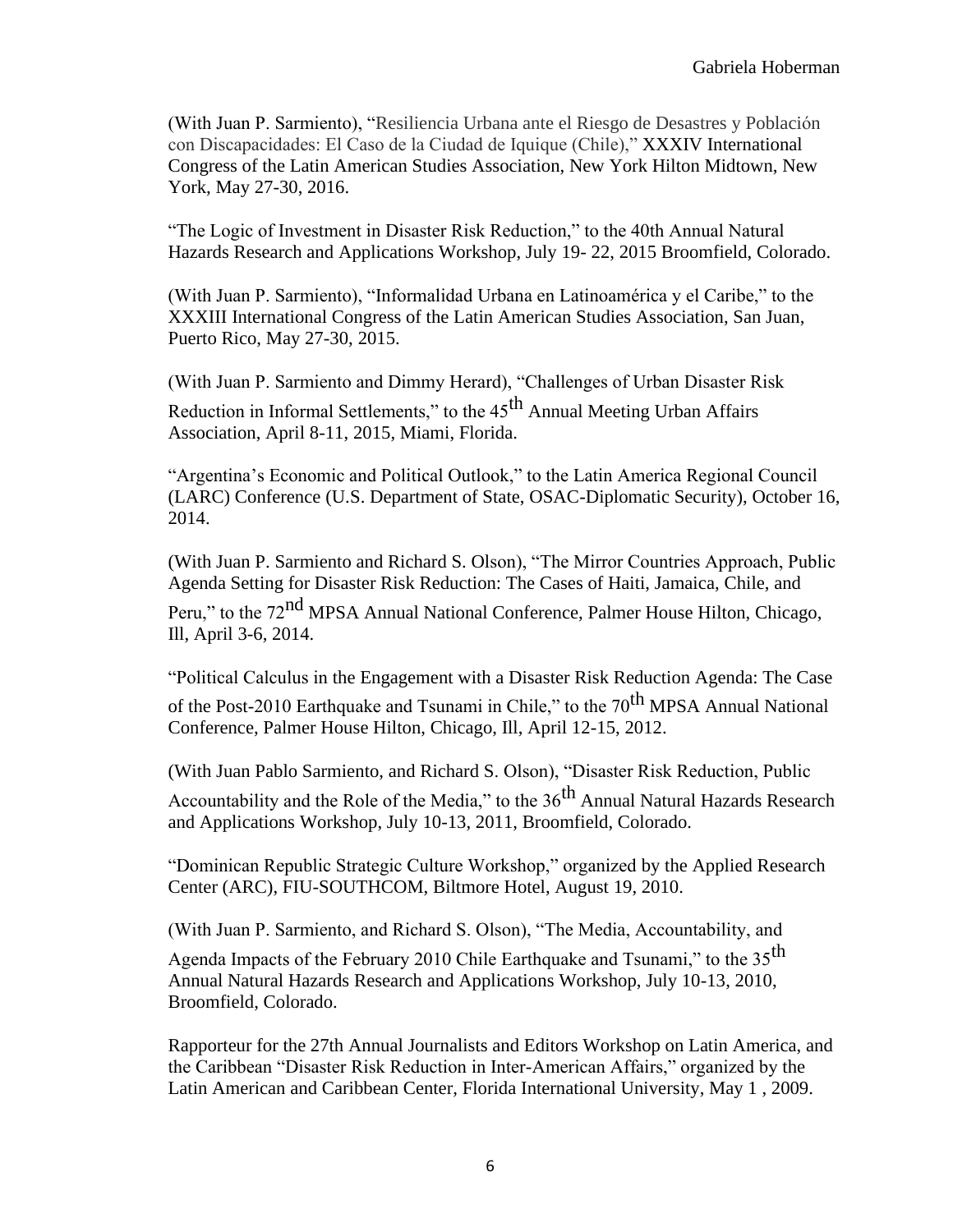"Politics of Dealignment and Ethnic Parties in Bolivia," to the 66th MPSA Annual National Conference, Palmer House Hotel, Hilton, Chicago, Ill, April 3-6, 2008.

"Examining Citizenship Discourses in Latin America after the Washington Consensus," paper presented at the Latin American Studies Association, to the XXVII International Congress LASA 2007, Montreal, Canada, Sept 5-8, 2007.

"Examining State Failure in Chile: The Ethnic Dilemma in the Mapuche Community," to the 65th Annual Meeting of the Midwest Political Science Association, Palmer House, Chicago, Il, April 12-15, 2007.

"Rethinking Ethnicity and Democracy: Argentina and its Silenced Voices," to the Teresa Lozano Long Institute of Latin American Studies Conference (ILASSA), Austin, Texas, February 1-3, 2007.

### Book Chapter, Modules & Interviews

*Professional Certificate in Latin American and Caribbean Studies*, Module 8 on "Disaster Risk Management and Governance Trends in Latin America," Kimberly Green Latin American and Caribbean Center (LACC), Florida International University, April 2021.

*Professional Certificate in Latin American and Caribbean Studies*, Module on "Forms of Autocratic Rule," Kimberly Green Latin American and Caribbean Center (LACC), Florida International University, January 2021

*Defensa Hemisférica: Agenda para un Tiempo de Cambio*. (Ed. Horacio Sánchez Mariño (2020), "La Gestión Integral del Riesgo y la Resiliencia en América Latina." 1a edición, Buenos Aires, Editorial Tadea.

Infobae, "América Latina: Un Continente Muy Vulnerable a los Desastres Naturales," December 7, 2019, [https://www.infobae.com/def/def-medio](https://www.infobae.com/def/def-medio-ambiente/2019/12/07/america-latina-un-continente-muy-vulnerable-a-los-desastres-naturales/)[ambiente/2019/12/07/america-latina-un-continente-muy-vulnerable-a-los-desastres](https://www.infobae.com/def/def-medio-ambiente/2019/12/07/america-latina-un-continente-muy-vulnerable-a-los-desastres-naturales/)[naturales/](https://www.infobae.com/def/def-medio-ambiente/2019/12/07/america-latina-un-continente-muy-vulnerable-a-los-desastres-naturales/)

### Service – Profession

Session Organizer, "Precariedad e Informalidad en Entornos Urbanos, Una Expresión de Inequidad, Exclusión y Exposición a Riesgos Socionaturales, un Problema de Justicia Social", LASA2019 / Nuestra América: Justice and Inclusion, Boston, USA, May 24-27, 2019.

Panel Chair, "El Riesgo Urbano en Latinoamérica, un Proceso de Construcción Social Creciente," XXXIV International Congress of the Latin American Studies Association, New York Hilton Midtown, New York, May 27-30, 2016.